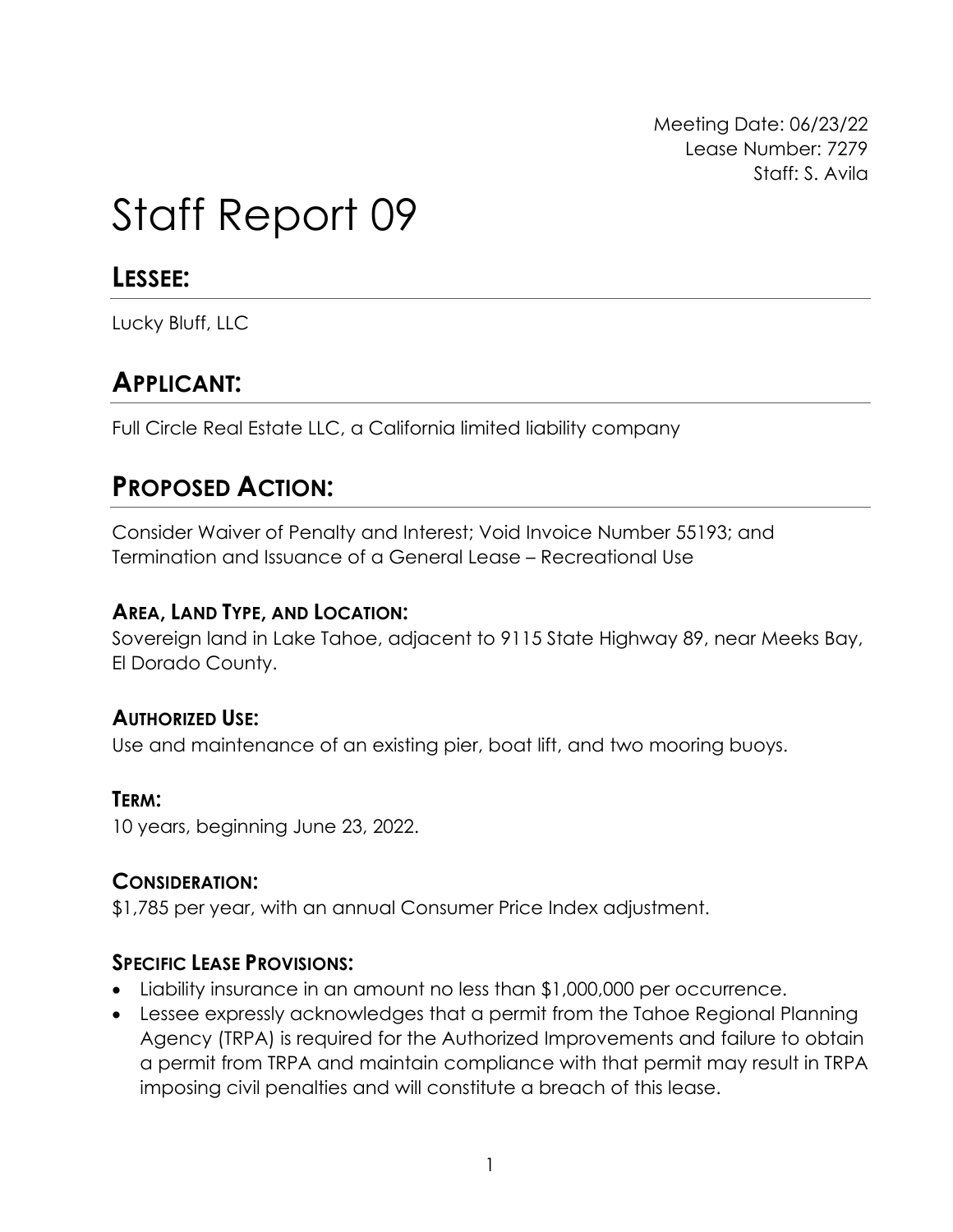• Lessee shall not store any personal items or construct any improvements in the Public Trust easement which may impair the public uses of access, navigation, fishing, and lake-related recreational uses.

## **STAFF ANALYSIS AND RECOMMENDATION:**

#### **AUTHORITY:**

Public Resources Code sections 6005, 6216, 6301, 6501.1, 6503, and 6503.5; California Code of Regulations, title 2, sections 2000 and 2003.

#### **PUBLIC TRUST AND STATE'S BEST INTERESTS:**

On August 23, 2019, the Commission authorized a General Lease – Recreational Use, to Lucky Bluff, LLC, for use and maintenance of an existing pier, boat lift, and two mooring buoys (*Item 11, August 23, 2019*). That lease will expire on February 5, 2029.

On December 10, 2021, ownership interest in the upland parcel transferred to Full Circle Real Estate LLC, a California limited liability company. The Applicant is now applying for a General Lease – Recreational Use for use and maintenance of the existing pier, boat lift, and two mooring buoys. On September 12, 2019, TRPA registered the boat lift and two mooring buoys under registration number 11043.

The Commission's accounting records show that the Applicant paid annual rent through February 5, 2023. The annual rent payment was received after the due date. Late payments are subject to penalty and interest.

However, since the annual rent payment was made by the Applicant and not the Lessee, staff recommends voiding Invoice No. 55193, dated March 25, 2022, in the amount of \$136.04, issued to Lucky Bluff, LLC (Lessee) for penalty and interest on late payment of annual rent for the period of February 6, 2022 through February 5, 2023.

The Applicant requested issuance of a new lease. Staff recommends termination of the existing lease, because the upland was sold without notification to staff or providing a lease quitclaim. The proposed termination date is June 22, 2022, the day before the beginning date of the proposed lease. This application is one of two applications appearing on this agenda submitted by the Applicant. The other application requests authorization for two existing mooring buoys adjacent to 9105 State Highway 89, Meeks Bay, El Dorado County.

Staff recommends that the annual rent already paid by the Applicant be pro-rated because by using the 2021 Lake Tahoe benchmark to calculate rent for the new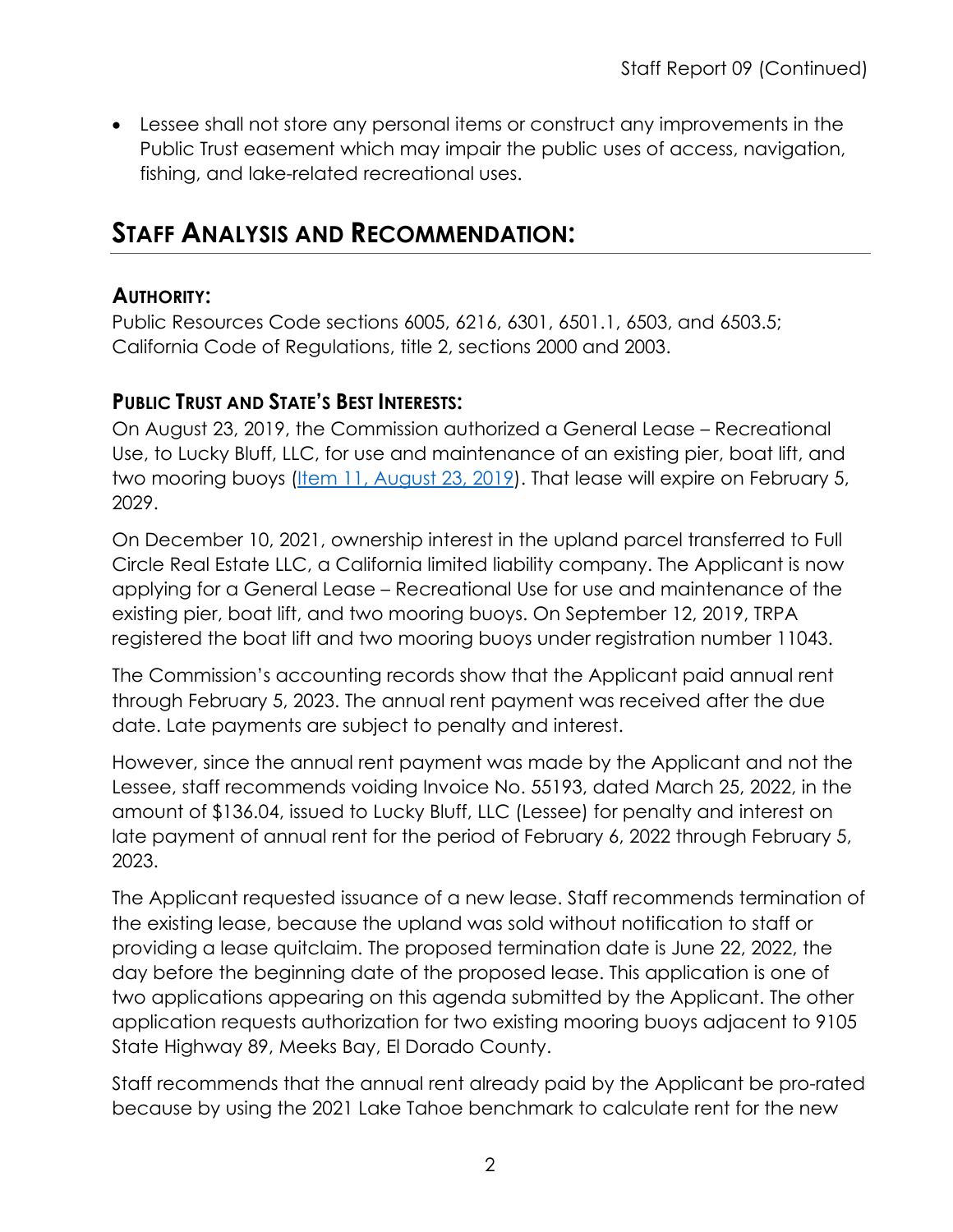lease, the annual rent has been reduced. Staff recommends pro-ration of the rent paid for the February 6, 2022 through February 5, 2023, lease year, and a credit of \$1,227.49 for the period of June 23, 2022, through February 5, 2023, be applied towards the first year's rent of the new lease.

The proposed lease will require the Applicant to indemnify the State for the entire period of occupation noted as December 10, 2021 through June 22, 2022, ensuring the State is protected.

The existing pier, boat lift, and two mooring buoys are privately owned and maintained, used for the docking, and mooring of boats, and facilitate recreational boating. Recreational boating is a water-dependent use that is generally consistent with the common law Public Trust Doctrine. The California Legislature has identified private recreational boating facilities as an authorized use of Public Trust land (Pub. Resources Code, § 6503.5).

The facilities have existed at this location for many years, are located directly lakeward of the upland property, and occupy a relatively small area of the lake. The proposed lease does not alienate the State's fee simple interest or permanently impair public rights. The lease is limited to a 10-year term, does not grant the lessee exclusive rights to the lease premises, and reserves an easement to the public for Public Trust-consistent uses. Upon termination of the lease, the lessee may be required to remove all improvements from State land and restore the lease premises to their original condition.

The proposed lease requires the lessee to insure the lease premises and indemnify the State for any liability incurred as a result of the lessee's activities thereon. The lease also requires payment of annual rent to compensate the people of the State for the occupation of the public land involved.

#### **CLIMATE CHANGE:**

Climate change significantly affects inland non-tidal lakes such as Lake Tahoe. The frequency and severity of natural disasters like flooding, wildfire, drought, extreme heat, and storms are increasing throughout the state of California, including the Sierra Nevada mountains, and will continue to accelerate through the end of the century. Structures along the shores of inland lakes are particularly vulnerable to the more frequent and extreme weather events and shifts in seasonal characteristics.

According to California's Fourth Climate Change Assessment, released in 2018, the most significant impacts of climate change in the Sierra Nevada Region are more intense heat, precipitation extremes, declining snowpacks, and changes in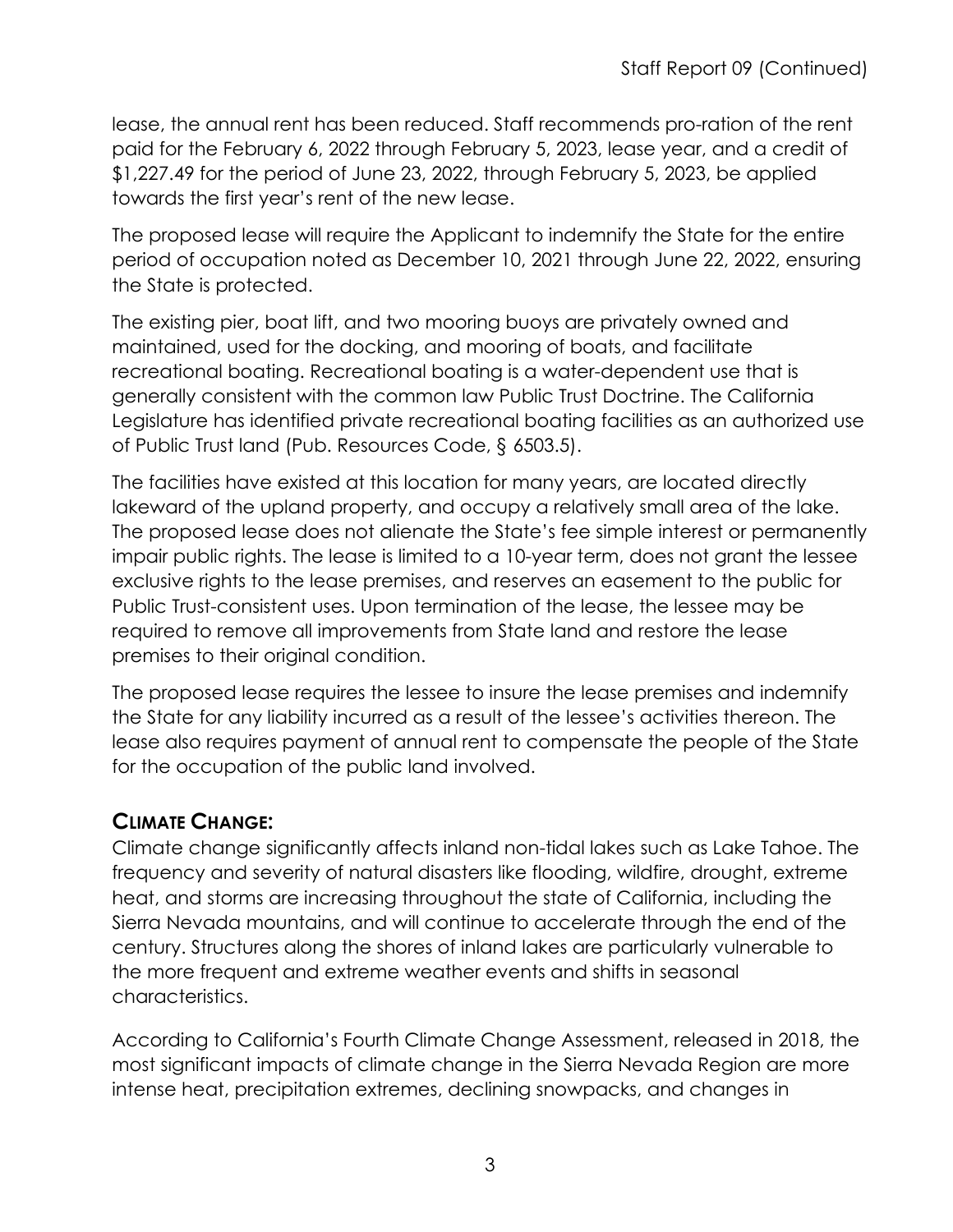streamflow timing. The long-term warming trend will lead to warmer and shorter winters, and longer and dryer summers. Successive dry and warm winters are resulting in minimal snowpack, increased winter streamflows and floods, and decreased spring and summer runoff. Prolonged low lake levels will become normal. Low lake level conditions can create more expansive beaches and increased shoreline access in dry months. However, these conditions interfere with boat launching and mooring facilities. This impact is most noticeable where the facilities are sited on shallow, low gradient lake bottom locations.

Dry winters will be punctuated with exceedingly wet years where prolonged and excessive precipitation can produce flash floods. High precipitation in these years will result in higher lake levels, causing beaches to narrow and reducing public access. Extra saturation of the soil can increase erosion, especially following intense wildfire seasons. Surface runoff water may carry more sediment into the lake, adversely impacting water quality and clarity.

Climate change may also lead to more intense and unpredictable storm events and winds. These storms may deviate from prevailing wind patterns for the region. These winds can accelerate shoreline erosion in some areas or cause erosion in areas not typically subject to erosion. Additionally, these winds can increase wave damage on structures and boats along the lake.

Shoreline structures and moorings authorized under this lease may require more frequent inspection and maintenance to ensure they are not displaced during storm events. Watercraft moored to buoys, piers, or docks are also vulnerable to damage from high wind events and excessive waves.

#### **CONCLUSION:**

For all the reasons above, staff believes the issuance of this lease will not substantially interfere with Public Trust needs at this location, at this time, and for the foreseeable term of the proposed lease; and is in the best interests of the State.

# **OTHER PERTINENT INFORMATION:**

1. Approval or denial of the application is a discretionary action by the Commission. Each time the Commission approves or rejects a use of sovereign land, it exercises legislatively delegated authority and responsibility as trustee of the State's Public Trust lands as authorized by law. If the Commission denies the application, the Applicant may be required to remove the pier, boat lift, and two mooring buoys and restore the premises to their original condition. Upon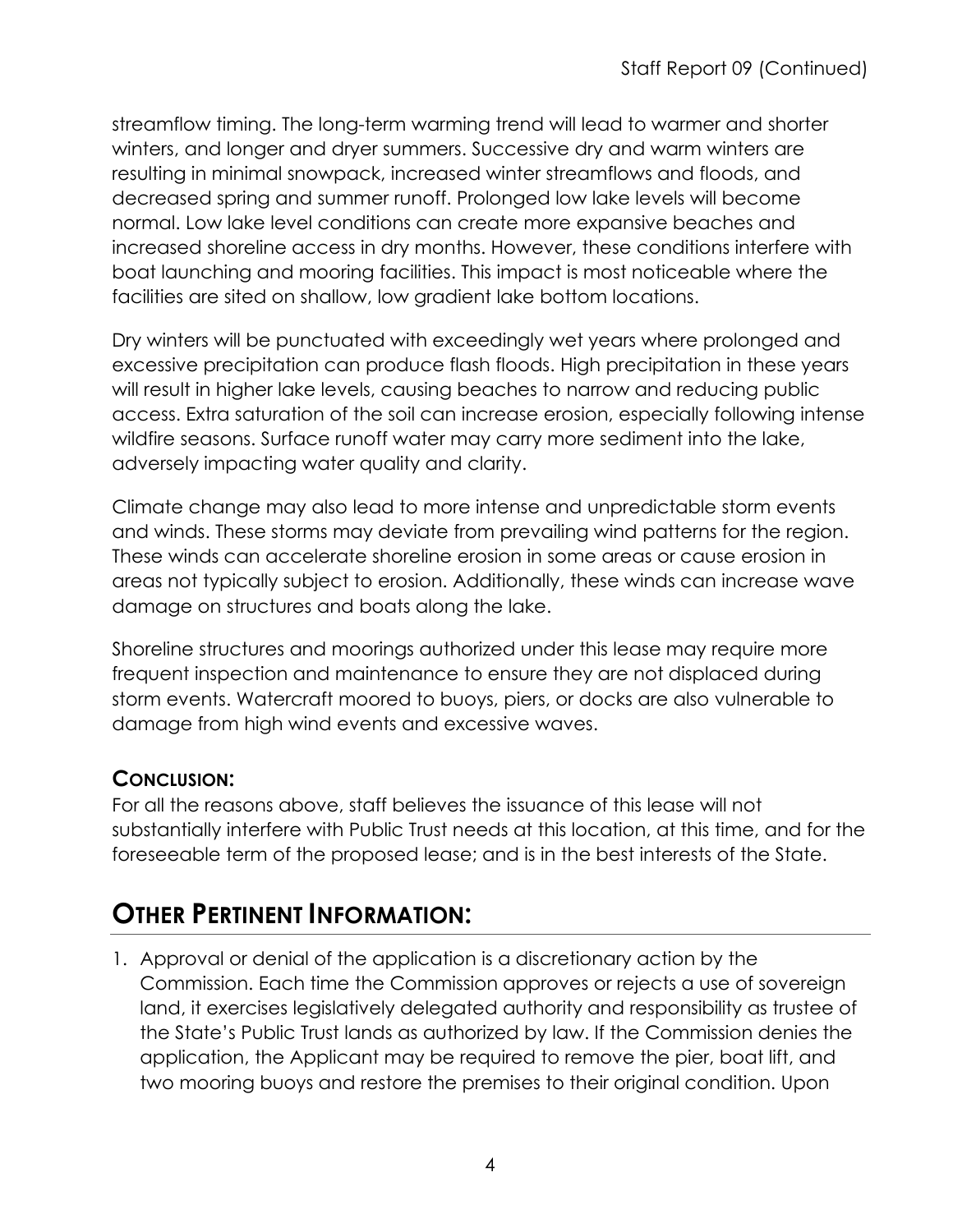expiration or prior termination of the lease, the lessee also has no right to a new lease or to renewal of any previous lease.

- 2. This action is consistent with the "Leading Climate Activism" and "Meeting Evolving Public Trust Needs" Strategic Focus Areas of the Commission's 2021- 2025 Strategic Plan.
- 3. Waiver of penalty, and interest, and termination of the lease are not projects as defined by the California Environmental Quality Act (CEQA) because they are administrative actions that will not result in direct or indirect physical changes in the environment.

Authority: Public Resources Code section 21065 and California Code of Regulations, title 14, section 15378, subdivision (b)(5).

4. Staff recommends that the Commission find that issuance of the lease is exempt from the requirements of CEQA as a categorically exempt project. The project is exempt under Class 1, Existing Facilities; California Code of Regulations, title 2, section 2905, subdivision (a)(2).

Authority: Public Resources Code section 21084 and California Code of Regulations, title 14, section 15300 and California Code of Regulations, title 2, section 2905.

# **EXHIBITS:**

- A. Land description
- B. Site and location map

## **RECOMMENDED ACTION:**

It is recommended that the Commission:

#### **CEQA FINDING:**

Find that issuance of the lease is exempt from the requirements of CEQA pursuant to California Code of Regulations, title 14, section 15061 as a categorically exempt project, Class 1, Existing Facilities; California Code of Regulations, title 2, section 2905, subdivision (a)(2).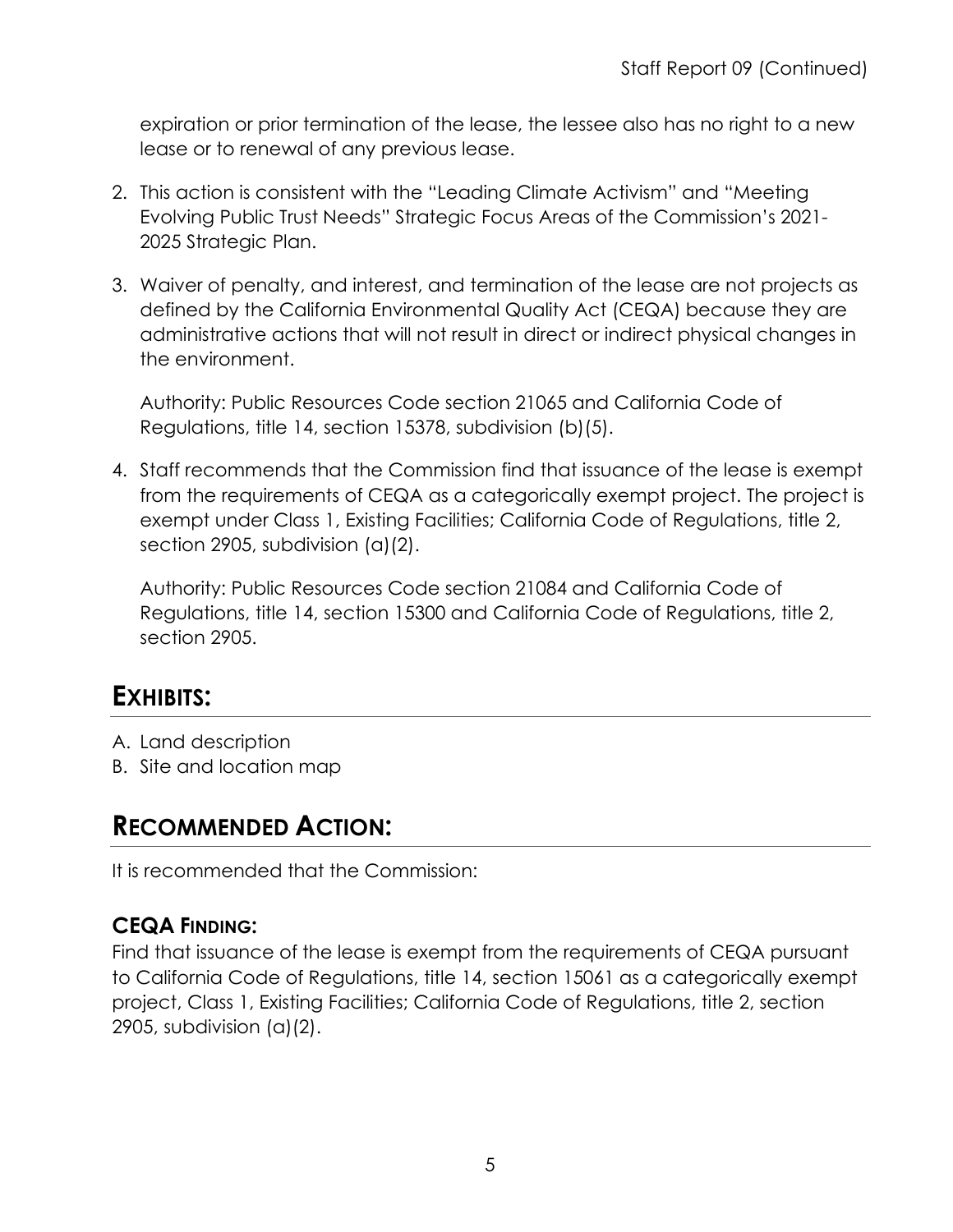#### **PUBLIC TRUST AND STATE'S BEST INTERESTS:**

- 1. Find that the termination of the lease; waiver of penalty and interest will not substantially impair the public rights to navigation and fishing or substantially interfere with the Public Trust needs and values at this location, at this time, and for the foreseeable term of the proposed lease; and
- 2. Find that the existing pier, boat lift, and two mooring buoys, used for the docking and mooring of boats, facilitate recreational boating which is a waterdependent use that is generally consistent with the Public Trust Doctrine; and
- 3. Find that issuing the proposed lease is in the best interests of the State.

#### **AUTHORIZATION:**

- 1. Waive penalty and interest due for the period of February 6, 2022 through February 5, 2023, and void Invoice Number 55193 issued to Lucky Bluff, LLC.
- 2. Terminate, effective June 22, 2022, Lease Number PRC 7279, a General Lease Recreational Use, issued to Lucky Bluff, LLC.
- 3. Authorize pro-ration of the February 6, 2022 through February 5, 2023, lease year rent paid under Lease Number 7279; and a credit of \$1,227.49 for the period of June 23, 2022 through February 5, 2023, to be applied towards the first year's rent of the proposed lease.
- 4. Authorize issuance of a General Lease Recreational Use to the Applicant beginning June 23, 2022, for a term of 10 years, for the use and maintenance of an existing pier, boat lift, and two mooring buoys, as described in Exhibit A and shown on Exhibit B (for reference purposes only) attached and by this reference made a part hereof; annual rent in the amount of \$1,785 with an annual Consumer Price Index adjustment; and liability insurance in an amount no less than \$1,000,000 per occurrence.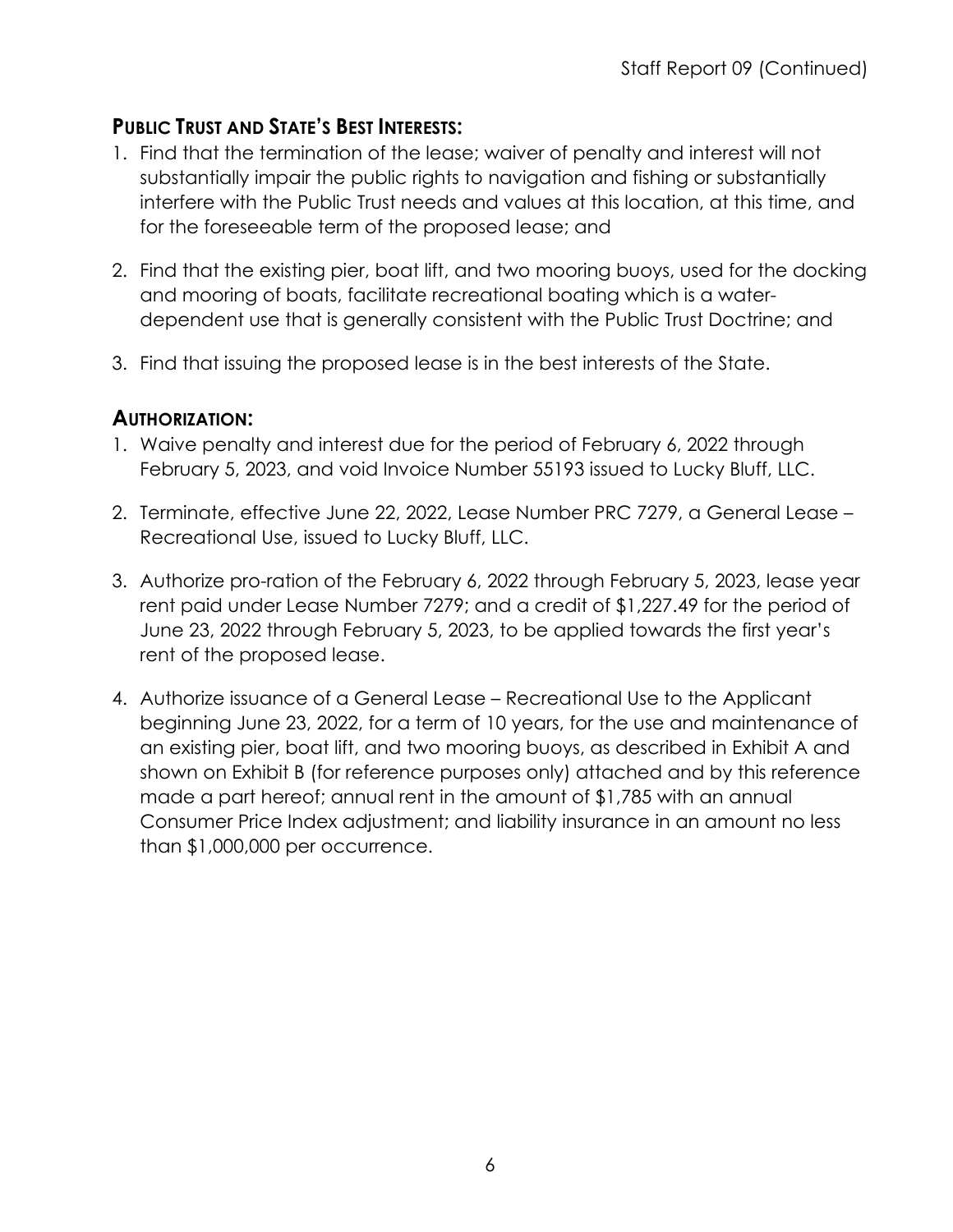#### EXHIBIT A

#### LAND DESCRIPTION

 Three parcels of submerged lands situate in the bed of Lake Tahoe, lying adjacent to Lot 2 of fractional Section 33, Township 14 North, Range 17 East, M.D.B.&M., as shown on Official Government Township Plat approved July 29, 1880, County of El Dorado, State of California, more particularly described as follows:

PARCEL 1 – PIER

 All those lands underlying an existing pier, catwalk, and boat lift lying adjacent to Parcel 1 of Grant Deed recorded December 10, 2021, as Document Number 2021-0075614 in Official Records of said County.

TOGETHER WITH any applicable impact area(s).

 EXCEPTING THEREFROM any portion lying landward of elevation 6223 feet LTD on the shoreline of said Lake Tahoe.

PARCEL 2 & 3 - BOUYS

 Two circular parcels of land, each being 50 feet in diameter, underlying two existing buoys lying adjacent to Parcel 1 of Grant Deed recorded December 10, 2021, as Document Number 2021-0075614 in Official Records of said County.

Accompanying plat is hereby made part of this description.

#### END OF DESCRIPTION

Prepared 05/06/2022 by the California State Lands Commission Boundary Unit.

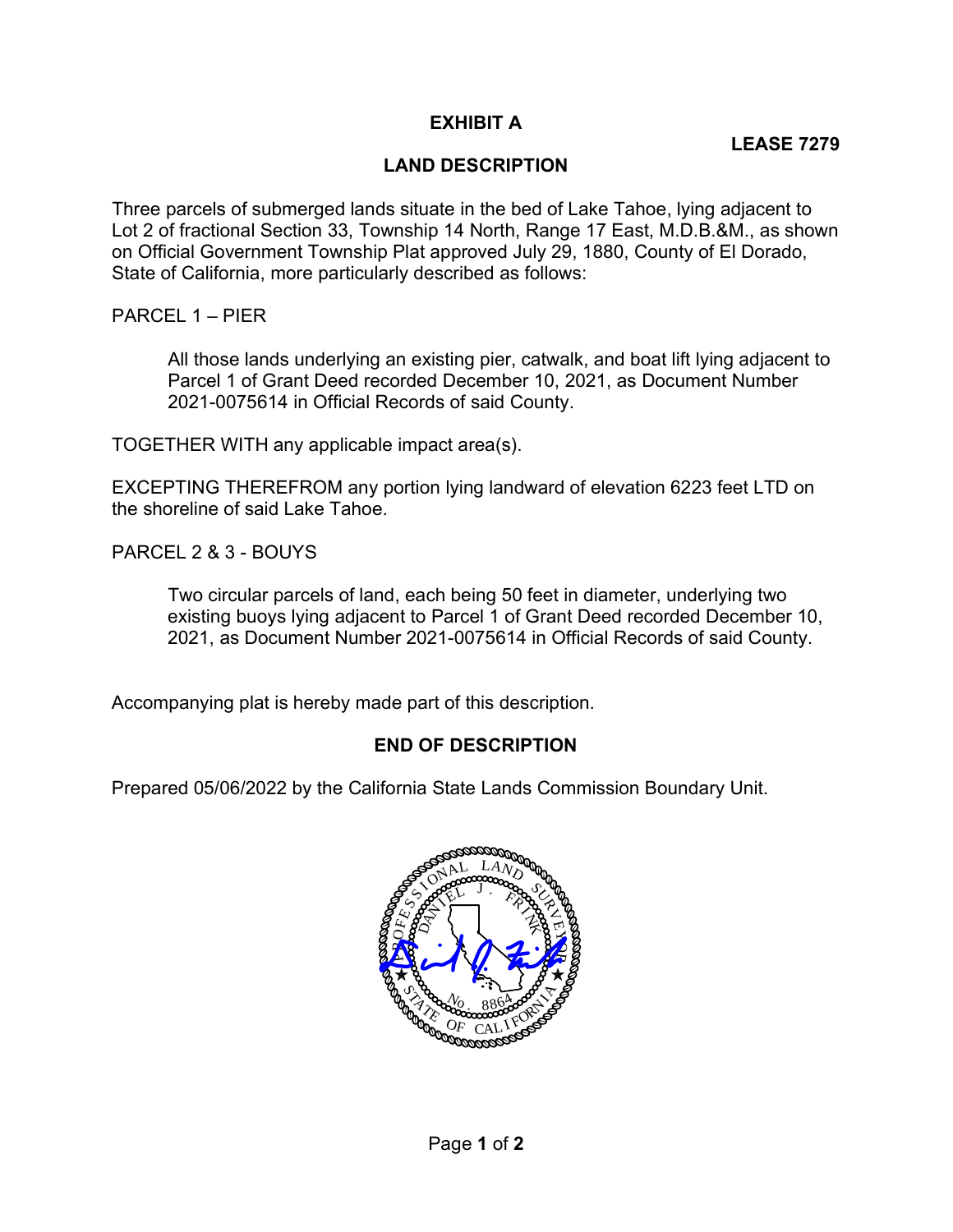